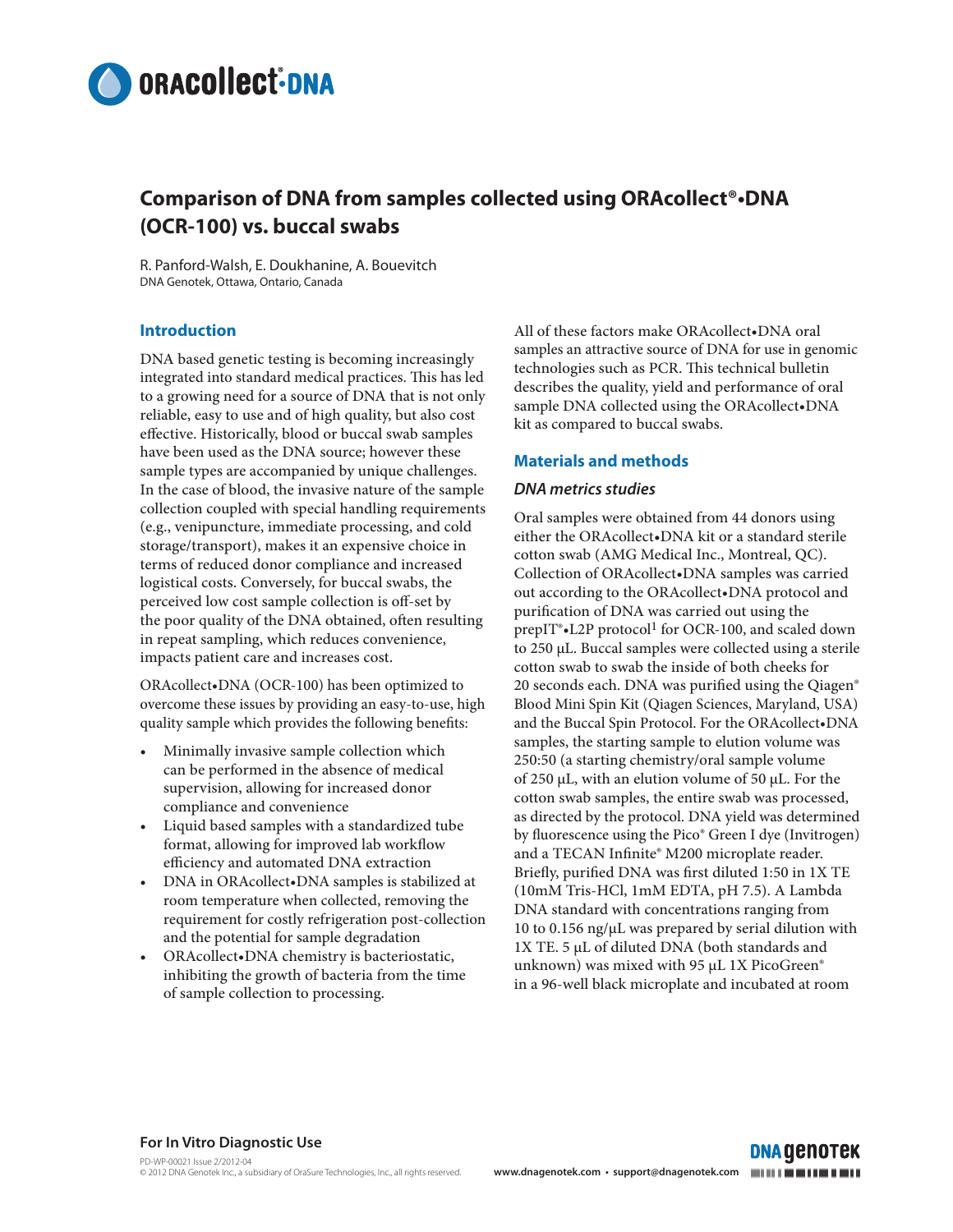temperature for 5 minutes. Using the TECAN Infinite® M200 microplate reader, samples were excited at 485 nm, and fluorescent emission was read at 535 nm. DNA purity was assessed by UV absorbance at 260 nm, 280 nm and 320 nm. A fraction (100 ng each) of the purified DNA was run on a 0.8% agarose gel in order to assess DNA quality.

### *Sample stability study*

Oral samples were obtained from 18 donors using either the ORAcollect•DNA kit or a standard sterile cotton swab. Two cotton swabs were collected from each donor to allow later processing. DNA was purified as described above. Bacterial DNA content was determined according to protocol PD-PR-065<sup>2</sup>. The samples were stored at room temperature, and aliquots (ORAcollect•DNA) or whole sample (buccal swab), were processed at 1 and two months.

### *DNA performance in downstream applications*

Three samples each (ORAcollect•DNA or buccal swab) were randomly selected from the DNA Metrics Study for analysis of performance using long-range PCR. A 3.6 kb fragment of the human CYP2D6 (Cytochrome P450 2D6) gene was amplified using sequence specific primers. The PCR products were run on a 0.8% agarose gel in order to assess DNA performance.

### **Results**

## **ORAcollect•DNA provides high quality, high quantity DNA compared to buccal swabs**

The DNA yields obtained with ORAcollect•DNA samples or from buccal swab samples is shown in Figure 1. The mean DNA yield is significantly higher for ORAcollect•DNA samples (4.07 µg) as compared to buccal swabs (0.87 µg), with 95% of ORAcollect•DNA samples yielding more than 1.1 µg. Median yields are 3.9 and 0.7 µg, respectively (see Table 1). The DNA collected from ORAcollect•DNA samples is also of a higher purity and integrity as compared to buccal swabs. UV absorbance analysis was performed as an

initial assessment (Table 2). DNA from buccal swabs gives comparable readings to ORAcollect•DNA samples, however due to the extremely low concentration; five buccal swab samples had to be excluded due to insufficient DNA content. Analysis by visualization on a 0.8% agarose gel also showed that DNA from buccal swabs is largely degraded as compared to DNA from ORAcollect•DNA samples; a representative gel image is shown in Figure 2.



*Figure 1: Total DNA yield obtained from oral samples.* Scatter dot plot of the total DNA yields in ORAcollect•DNA and buccal swab samples. The dashed red lines represent the mean yields. Black lines indicate the standard deviation. N=44

|                | <b>OCR-100</b> | <b>Buccal swab</b> |
|----------------|----------------|--------------------|
| Mean           | 4.07           | 0.86               |
| Median         | 3.9            | 0.7                |
| Minimum        | 0.11           | 0.05               |
| Maximum        | 14.47          | 2.40               |
| 5th percentile | 1.14           | 0.16               |

*Table 1: Overview of total DNA yield (µg) comparison from OCR-100 and buccal swabs.*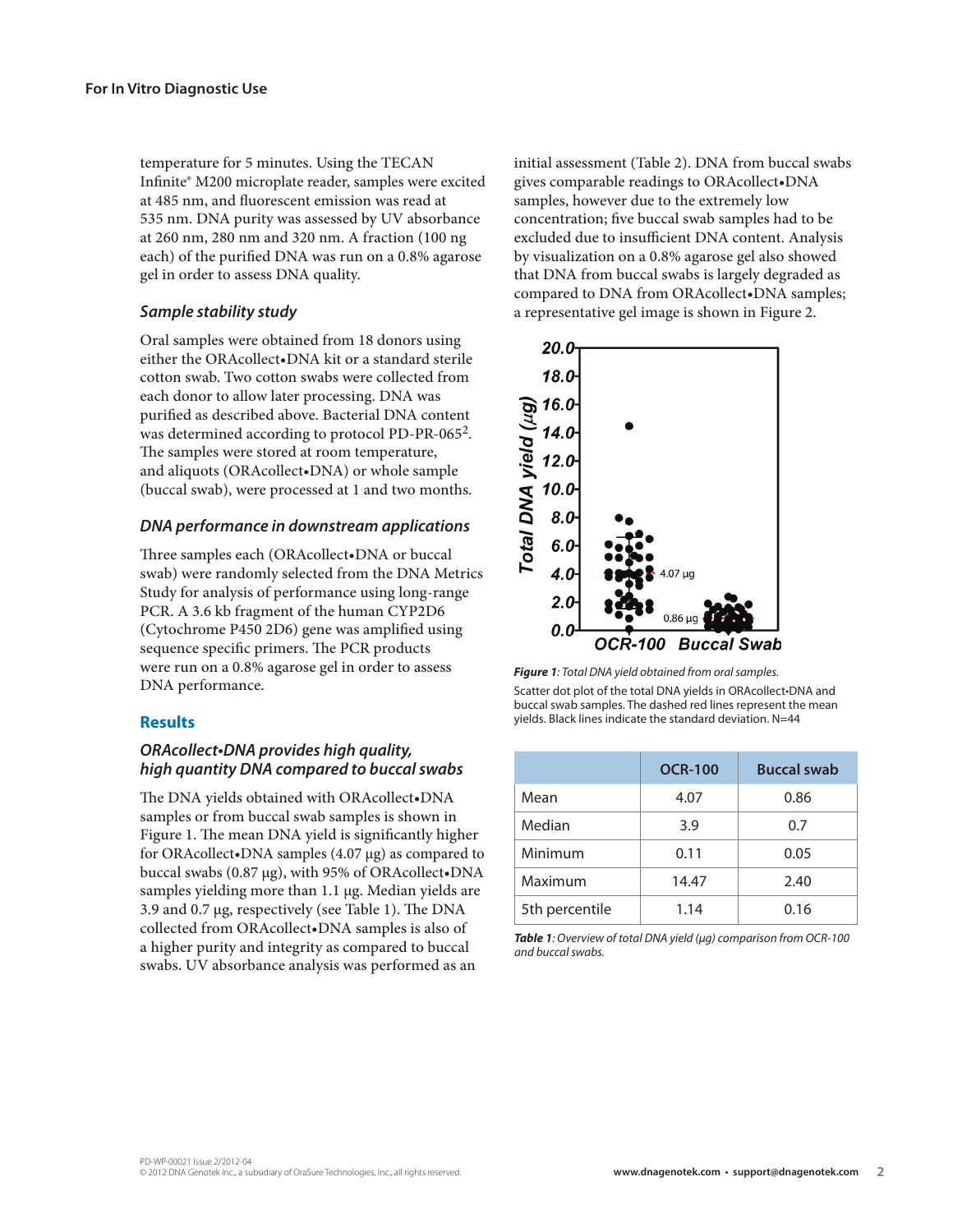|         | <b>OCR-100</b> | Buccal swab <sup>t</sup> |
|---------|----------------|--------------------------|
| Average | 1.7            | 1.8                      |
| Median  | 1.8            | 1.8                      |
| Minimum | 1.5            | 1.4                      |
| Maximum | 1.9            | 2.6                      |
| SD      | 0.07           | 0.23                     |

*Table 2: UV Absorbance ratio (A260/A280) of DNA purified from*  ORAcollect•DNA and buccal swabs.

The average, median, minimum and maximum values for the measured absorbance readings are listed together with the standard deviations. N=44

† Five buccal swab samples were not included in the analysis due to insufficient amounts of DNA.



*Figure 2*: Agarose gel analysis of DNA integrity from ORAcollect•DNA *and buccal swab samples.*

Agarose gel electrophoresis of DNA purified from buccal swabs (left) and ORAcollect•DNA kits (right). 100 ng of each sample was loaded. A Lambda-HindIII digest was used as a marker in lane 1 (DNA Ladder).

### **ORAcollect•DNA stabilizes the sample and prevents bacterial growth**

The percentage of bacterial DNA in oral samples was monitored over time. In ORAcollect•DNA samples, there is no significant increase in bacterial DNA content after storage for 60 days at room temperature (Figure 3, left panel). This is due to the bacteriostatic nature of the ORAcollect•DNA chemistry. In buccal swab samples, however, a significant increase in bacterial DNA content is seen after only 30 days at room temperature (Figure 3, right panel). An overview of bacterial DNA present in OCR-100 and buccal swab samples is presented in Table 3.



*Figure 3: Bacterial DNA content in oral samples.*

Scatter dot plot of the percentage of bacterial DNA present in ORAcollect•DNA and buccal swab samples. The samples were analysed by PCR analysis at 1 and 2 months (ORAcollect•DNA only). The dashed red lines represent the mean bacterial DNA content. Black lines indicate standard deviation. N=18

|                  | <b>OCR-100</b> | <b>Buccal swab</b> |
|------------------|----------------|--------------------|
| Mean $T_0$       | 11%            | 14%                |
| Mean $T=1$ month | 16%            | 24%                |
| Mean T- 2 months | <b>11%</b>     | $n/a^{\ddagger}$   |

*Table 3: Overview of bacterial DNA content (% DNA) comparison from OCR-100 and buccal swabs.* ‡ No data

### **ORAcollect•DNA provides DNA suitable for complex downstream applications**

DNA collected using either ORAcollect•DNA or buccal swabs was used as a template for the long-range PCR amplification of a 3.2 kb portion of the CYP2D6 gene. A band of the expected size is clearly seen in all ORAcollect•DNA samples (Figure 4, right panel). There is no amplified product present in any of the buccal swab samples.